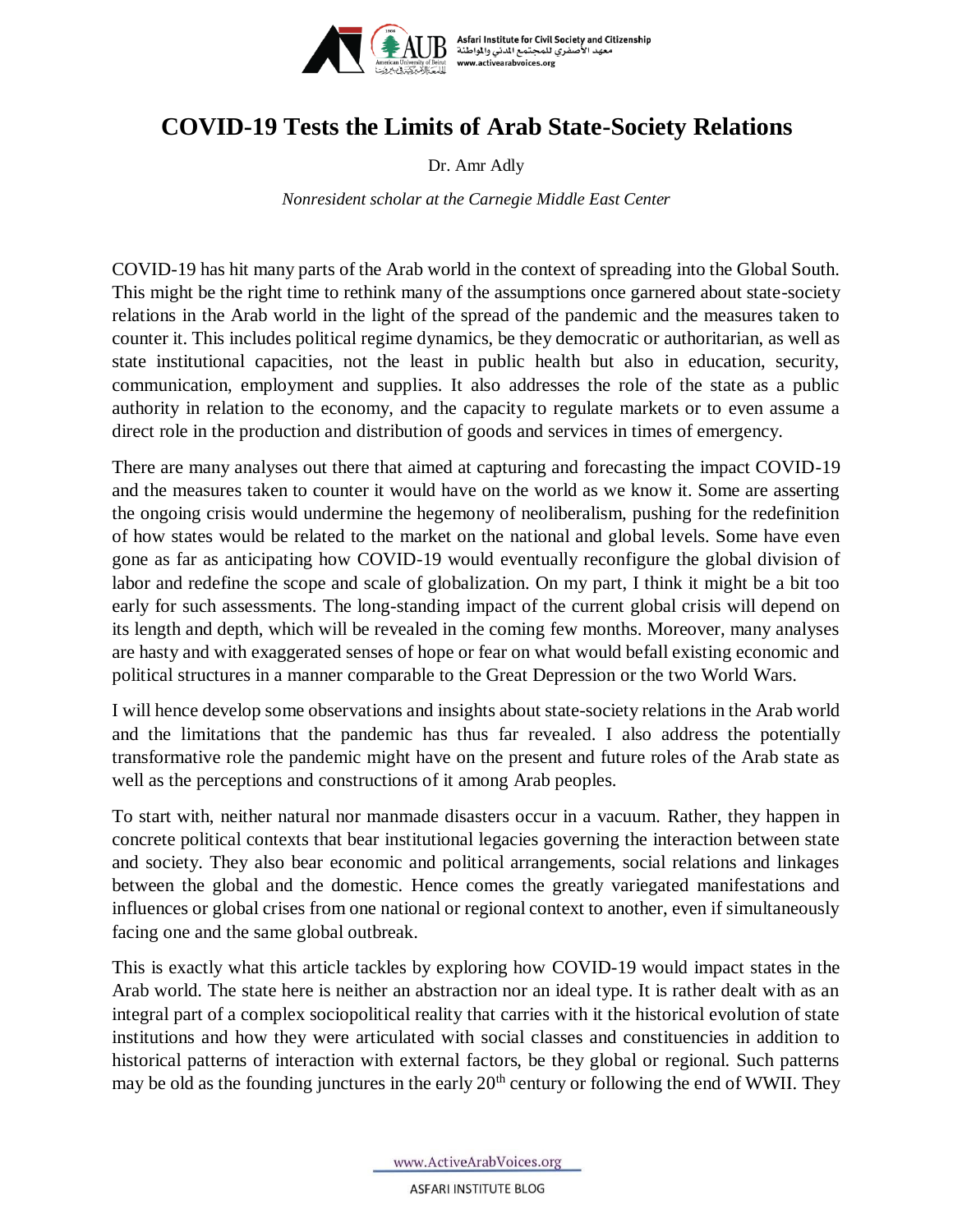

can also be more recent as is the case with the Arab revolutions and the civil and regional conflicts and rivalries that ensued in their aftermath.

The recent unfolding of events is somehow similar to Naguib Mahfouz's novel *The Guilty* (Al-Muthnibuun). In the novel, the investigation of the murder of a promiscuous actress revealed many other unrelated crimes committed by almost every person. The pandemic and the measures taken to counter it in the Arab world have put on dramatic display the well-entrenched patterns of interaction and practices that have tied Arab states, in the capacity of being public authorities allegedly pursuing some notion of the public good, to their societies. It might well open the floodgates for transforming such relations and the notions through which people perceive and think of them.

## **Strong state versus authoritarian state**

The ongoing crisis is a reminder of an old debate in political sociology about the Arab state dating back to the 1990s. Nazih Ayubi's influential book *Overstating the Arab State* was iconic of that debate. He argued that Arab states could combine being authoritarian, garnering considerable autonomy of their societies. These states enjoyed a broad capacity to repress and sometimes even to employ wide-ranging violence to retain power or to impose the elites' choices on their populations. However, these same states have been quite weak with limited capacities to penetrate, regulate and rearrange social and economic relations in the societies they dominate. Three decades ago, Ayubi talked about the limited ability to extract resources through taxation. Today, rampant economic informality stands as a staggering example of such limited state capacities, in addition to attesting to poverty, underemployment and the need of millions in the Arab world -and elsewhere in the Global South- to join labor markets on a precarious basis. This is the case with irregular laborers and the self-employed who often occupy low-wage, low-productivity jobs that lack minimal social protection or job security.

The scale of informality, which reaches 40 or 50 percent in some cases in the Arab world like Tunisia, Morocco and Egypt among others, reveals the actual limited role of states in regulating production, employment and consumption. Much activity happens off any official record and is not subject to laws or regulations. In the present context, informality stands as a major obstacle to coordinating counter-pandemic efforts. It reveals that authoritarianism is not enough. This political-economic legacy that created such structures with these precarious, low-productivity jobs will come back to haunt the Arab states. This is at least a major problem for oil-poor and heavily populated ones as the oil-rich ones face different problems, being the source of income to be distributed to their populations. They are also more often than not with very small populations, making handling them in times of emergency relatively easier.

The ongoing crisis seems unprecedented, even compared to previous episodes of wars and popular uprisings. This time, the response to the pandemic puts to the test state-society relations in the broadest sense ever. On the one hand, coordinating collective action requires a capable public authority that can regulate the tiny details of individuals' behavior, rather than just dealing with certain sectors or regions within the state. On the other, this can be quite challenging to the state, not just with regards to financial and human resources but also the legitimacy that states enjoy in

www.ActiveArabVoices.org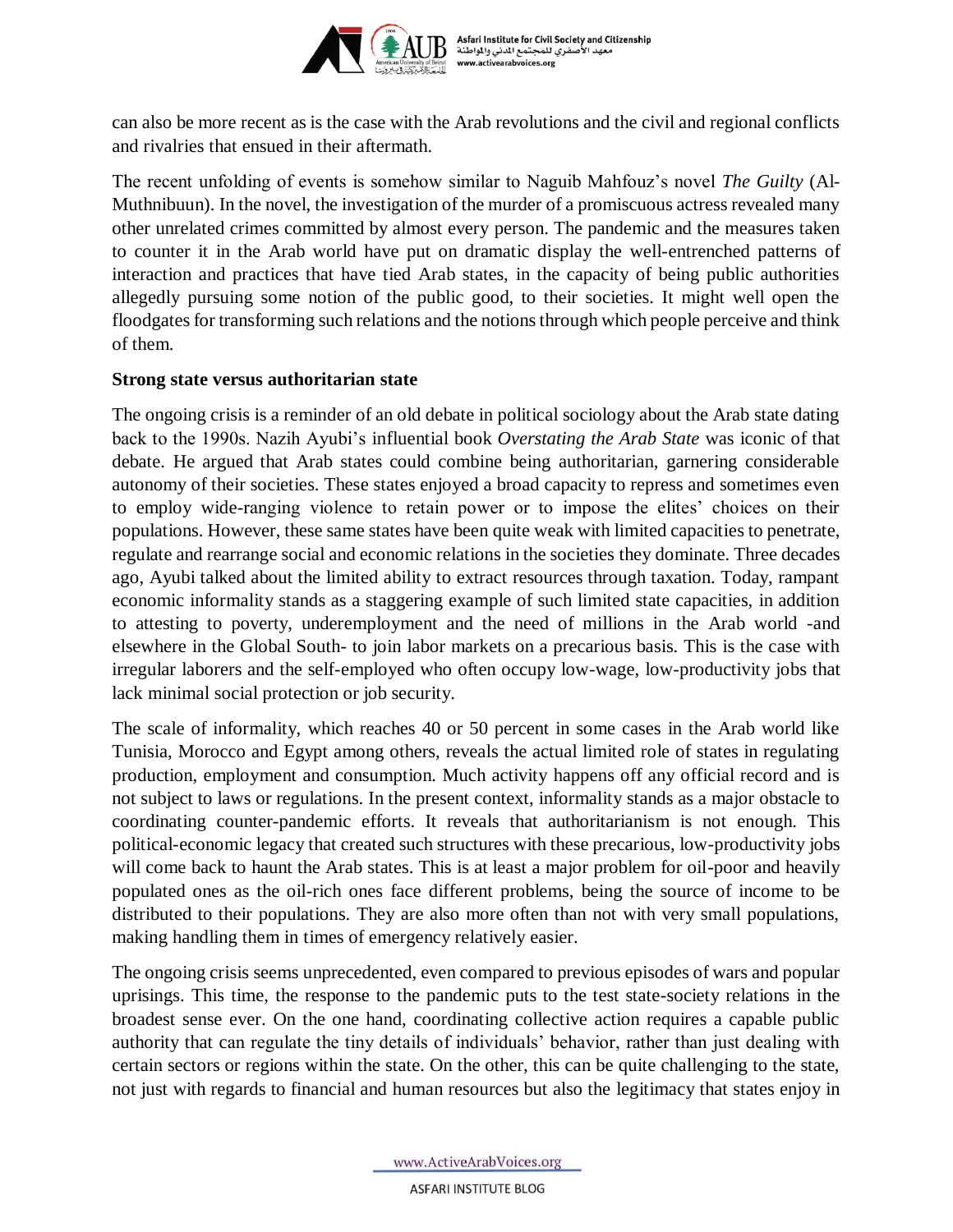

Asfari Institute for Civil Society and Citizenship<br>معهد الأصفري للمجتمع المدني والمواطنة<br>mww.activearabvoices.org

the eyes of the general public who have historically been cast aside politically and economically. Pressure now mounts on how trustworthy state institutions are for the majority of people so as to enable the former to collect relevant information not just about infections but basically about daily interactions and actions of individuals and households. This hinges on the willingness of the people to cooperate offering information and observing state decrees without much resistance.

This is the moment of truth for many states worldwide and not just in the Arab world. The challenge seems immense here though with the biggest concentration of authoritarian regimes in the globe where there isn't much room for mutual trust and cooperation between state and sizable swathes of society. This comes at a time when the possibility of coordinating collective action on a big scale as the one required to counter such a pandemic depends increasingly and exclusively on state authority. Social distancing and lockdowns are effectively suspending much of the social and informal channels and mechanisms of coordination that until quite recently occupied much of the scene, especially for the urban poor and other marginalized segments.

Hence, states in the Global South, but also in the Global North as was revealed with the millions of irregular workers in the United States for instance, have now to bear the burden that they have eluded for decades, intentionally or not. They have to find the resources for disbursing some form of universal income or subsidized public services during emergency times that might extend for months. Moreover, states have to come up with channels to reach out to households and communities that were once totally marginalized in order to deliver badly needed goods and services. They also have to find ways to coordinate action with the broad base of micro and small businesses, many of which have always operated informally. Now, states have found it necessary for a semblance of regulation for the self-employed and the precarious workforce lest they starve in the event of an extended lockdown and find themselves forced to breach it in the search of a living.

The one big problem here is that states cannot create badly needed institutional capacities or patterns of interaction with their societies overnight. Their ability to respond to this pressing development rather depends on already existing arrangements. Hence diverge national and even local responses to the one and same threat. In that sense, the states that have accumulated in the past not just hospital beds and ventilators and competent medical staffs but also relations and arrangements that enable mass coordination and mobilization, are at an advantage compared to those who have not.

## **Celebrating China's successful authoritarianism**

There seems to be nowadays an Arab infatuation with China's successful authoritarianism that managed to contain the spread of the virus and put the country back on track. Not only could this reaction be found in official Arab discourses but also among social constituencies that hope for a good-side of authoritarianism like the one that exists in China. Indeed, China looks quite impressive: a totalitarian regime that could manage a competitive economy and that possesses highly efficient and world-standard public institutions in healthcare, education, research and communication. Such formidable capacities came to the rescue when the outbreak happened allowing the state to exercise tight control over the daily lives of literally hundreds of millions of

www.ActiveArabVoices.org